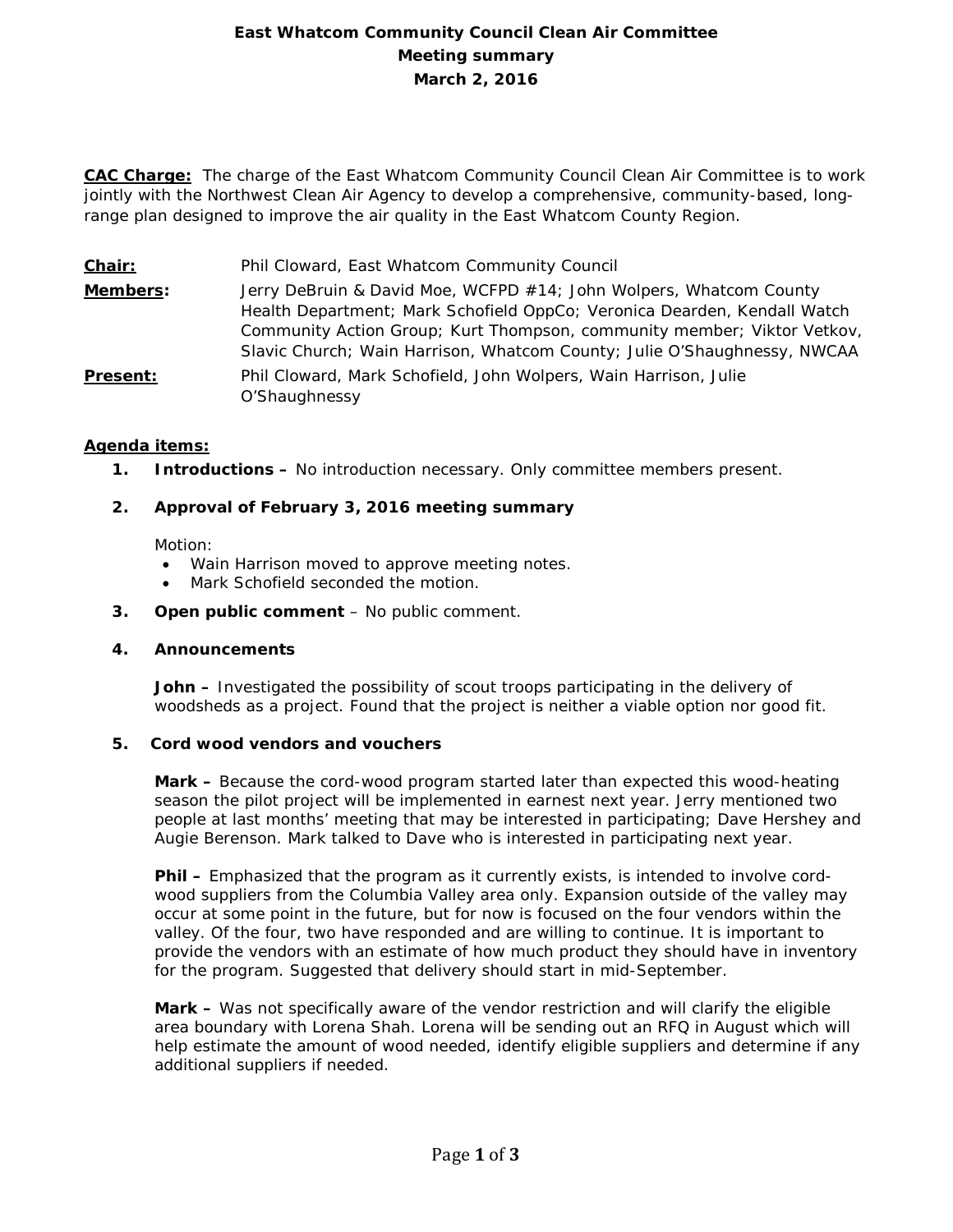**Julie –** Hopes that if Columbia Valley vendors do not have enough product (dry wood), especially with the given lead time, that expansion of eligible vendors outside the Columbia Valley will be considered. Asked if the program time-period can be expanded to start earlier.

**Mark –** Will check, but believes the program timeframe is dictated by the federal LIHEAP program.

## **6. Biomass Committee update**

**Phil –** A member of the Oregon Wood Co-op was invited to make a presentation locally and in Concrete. A meeting held on February 23 resulted in the organization of a Board of Directors and the formation of a Washington Wood Co-op. Work on the commerce loan, by-laws, and mission statement continues.

#### **7. Residential woodshed construction and delivery**

**Julie –** Phil and a group of volunteers did great work delivering sheds on Saturday.

**Phil –** Approximately 7 members of the Christian Men's Club showed up in force last Saturday to help with delivery. Jerry Levine was approached by Richard Whitson to help. Jerry happily volunteered and provided his skid steer to assist with delivery. Eight woodsheds were delivered on Saturday, February 27 and at least that many are scheduled for delivery on Saturday, March 2.

Will Anderson, Whatcom County Fire Inspector, inspected the East Whatcom Regional Resource Center and said that sheds cannot be stored against the building because of potential fire danger. All currently stored woodsheds will be gone by Saturday.

Nooksack Valley High School has constructed 42 woodsheds, but has run out of enough 2'x4' to complete the remaining 8 sheds. It appears that the shortage is due to how they've been constructed, additional bracing on the roof for heavy snow load. Phil will confirm this as the reason then coordinate with Julie to order additional materials to complete the remaining 8 woodsheds.

Mt. Baker has constructed 20+ woodsheds so far and approximately 45 woodsheds have been delivered.

**Julie –** Twelve applications of undelivered woodsheds will remain after March 5 delivery date. Julie will resume efforts to get more applicants.

#### **8. Clean Air Committee activity summary**

**Wain –** Intended to bring a draft summary of our committee's activity for review. Matt Aamot, Whatcom County long-range planner, requested a summary of the Clean Air Committee's activity and a presentation to Whatcom County Planning and Development committee. Wain will draft a summary and distribute it to members for comments and edits.

The NW Clean Air Agency article in the Bellingham Herald prompted the interest in our committee.

#### **9. NWCAA enforcement/education efforts**

**Julie –** Four NWCAA staff members conducted enforcement and educational canvassing on Thursday, February 25. Degrading air quality over the several previous days prompted